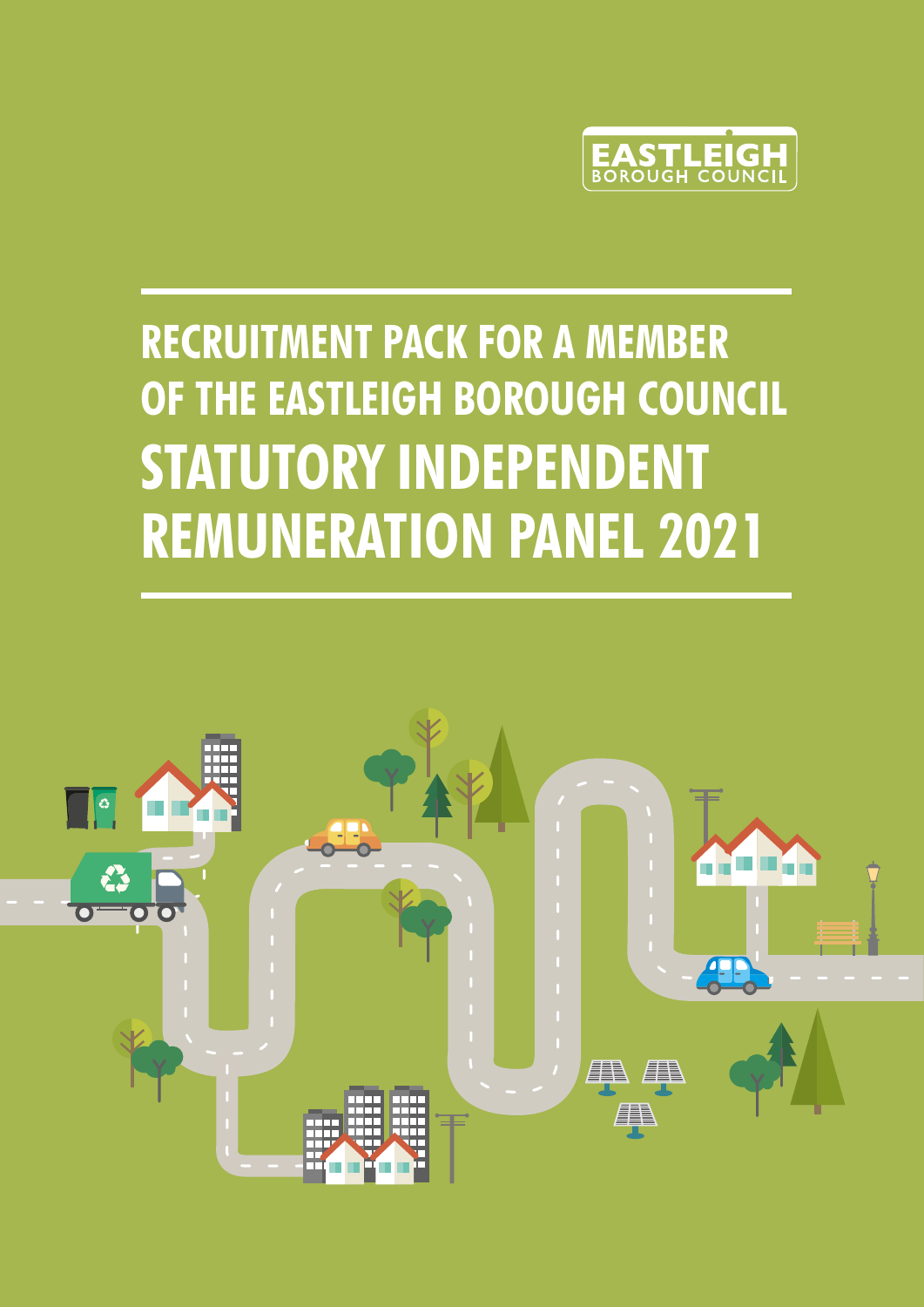# **Contents**

| Making an application                                                                   | 4  |
|-----------------------------------------------------------------------------------------|----|
| About our Council                                                                       | 5  |
| Our Political make-up                                                                   | 5  |
| The role of the Independent Remuneration Panel                                          | 5  |
| What exactly is the Panel's job?                                                        | 6  |
| How many people will be appointed to the Panel?                                         | 6  |
| What qualifications, skills and experience are<br>required to be a member of the Panel? | 7  |
| What might disqualify me from being a Panel member?                                     | 9  |
| What support would be provided to members of the Panel? 9                               |    |
| How often will the Panel have to meet and when<br>and where will meetings be held?      | 9  |
| Will I be able to claim expenses?                                                       | 9  |
| How to find out more                                                                    | 9  |
| Disqualification for being a member of the statutory<br>Independent Remuneration Panel  | 10 |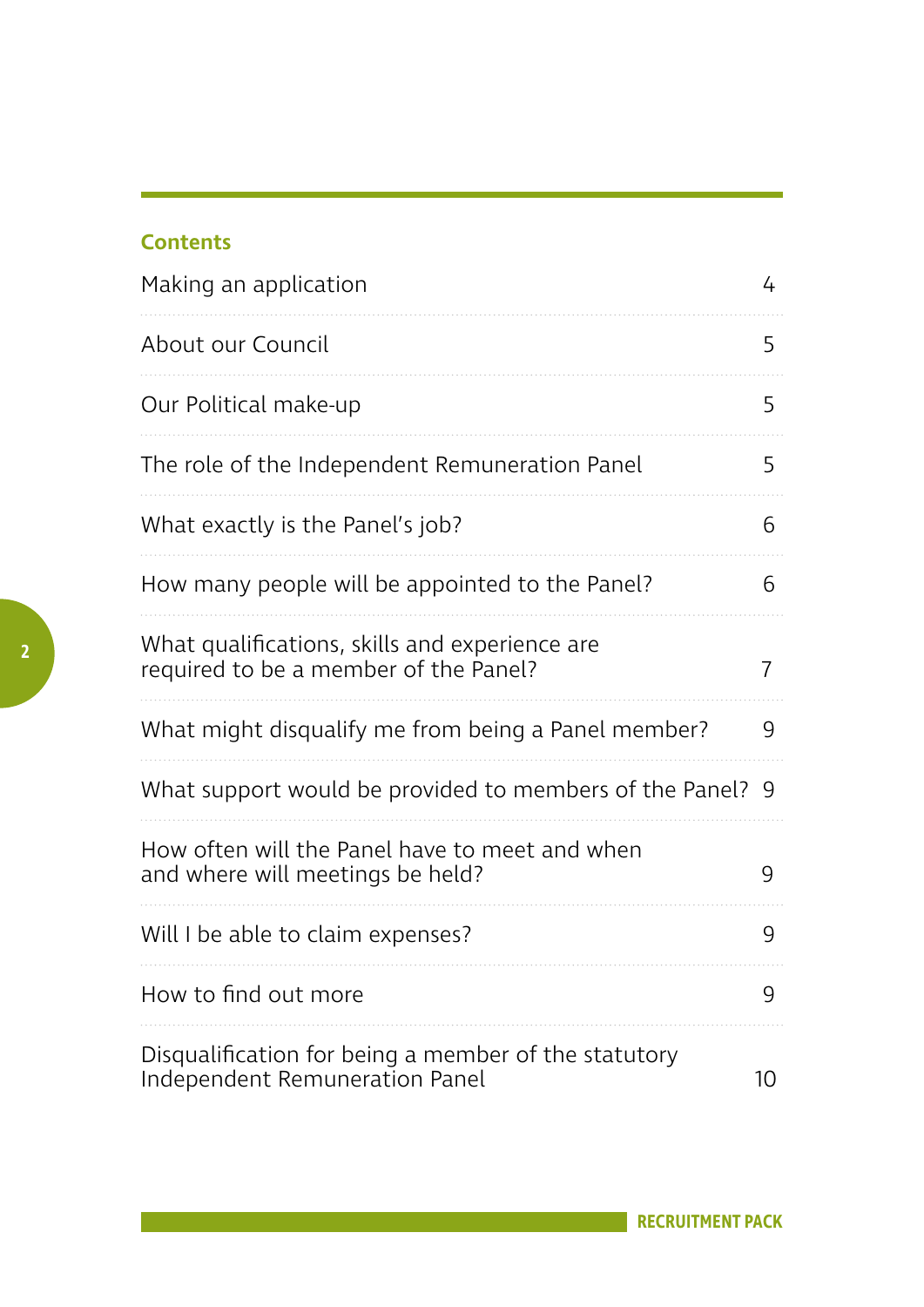# **DEAR APPLICANT**

#### **Application to serve as a Member of the Eastleigh Borough Council Statutory Independent Remuneration Panel.**

Thank you for your recent enquiry about becoming a Member of the Independent Remuneration Panel. I am very pleased that you have expressed an interest in the position as we are looking to recruit a new Panel of independent members.

The appointment process is as follows: -

| 17 September 2021 | Advertisement of Panel member applications       |
|-------------------|--------------------------------------------------|
| 4 October 2021    | Closing date for applications                    |
| 8 October 2021    | Selection process and notification to candidates |
| 18 October 2021   | Interviews                                       |
| 22 October 2021   | Confirmation of panel membership                 |

You must return the completed application form by close of business on **4 October 2021**, either by post (at the address shown below) or e-mail laura.johnston@eastleigh .gov.uk

Laura Johnston Democratic Services Manager Eastleigh Borough Council Eastleigh House Upper Market Street Eastleigh Hampshire SO50 9YN

Your application will then be considered and a shortlist of candidates for interview will be produced. You will be notified if you have been shortlisted and invited for interview. **The interviews will take place on 18 October 2021 via Microsoft Teams.**

The interview process will not involve any other tests or activities. If you want to know anything more about the process, **please contact Joanne Cassar 023 8068 8015 or Laura Johnston 023 8068 8041/07876 217751**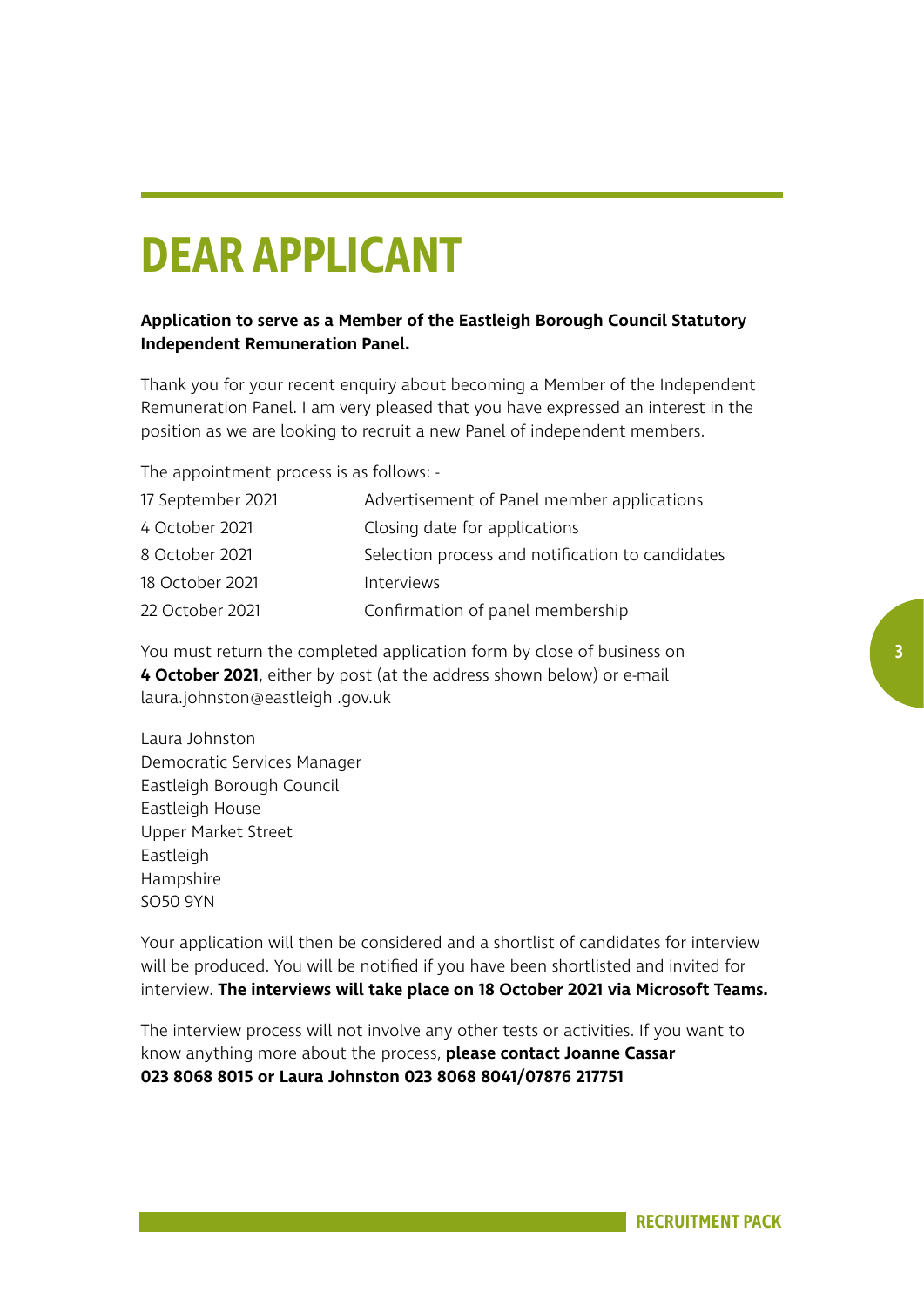#### <span id="page-3-0"></span>**Making an application**

We want to ensure that every applicant is treated fairly. In making recruitment decisions we will not consider previous applications or our personal knowledge of you (if applicable).

The information that you supply us in your application must include all of the information requested. This is all we will use in deciding whether or not you will be shortlisted for the selection process.

It is therefore very important and the following advice is designed to help you complete it as effectively as possible.

The Person Specification (page 7) for the role outlines the skills, experience and aptitudes we are looking for. Wherever possible, please relate your own skills and experiences back to these requirements, giving specific examples of how you can demonstrate competence in these areas.

Please indicate why you are the right person for this role – remember to demonstrate why you are suitable

against each of the points described in the Person Specification. This might be through qualifications or descriptive examples from your work/personal experience, (which clearly illustrates what you did and the effect it had).

We will shortlist for interview based on the information you provide; failure to include any of the requested information is likely to result in you not being shortlisted. Therefore, it is important that you indicate why you cannot meet any of the criteria, e.g. No work history, as I have never worked before.

Please also complete the equality and diversity monitoring form so that we are able to monitor the effectiveness of our equality and diversity policies and to enable us to ensure that our recruitment processes are working for all sections of the community.

#### **We will not accept CVs.**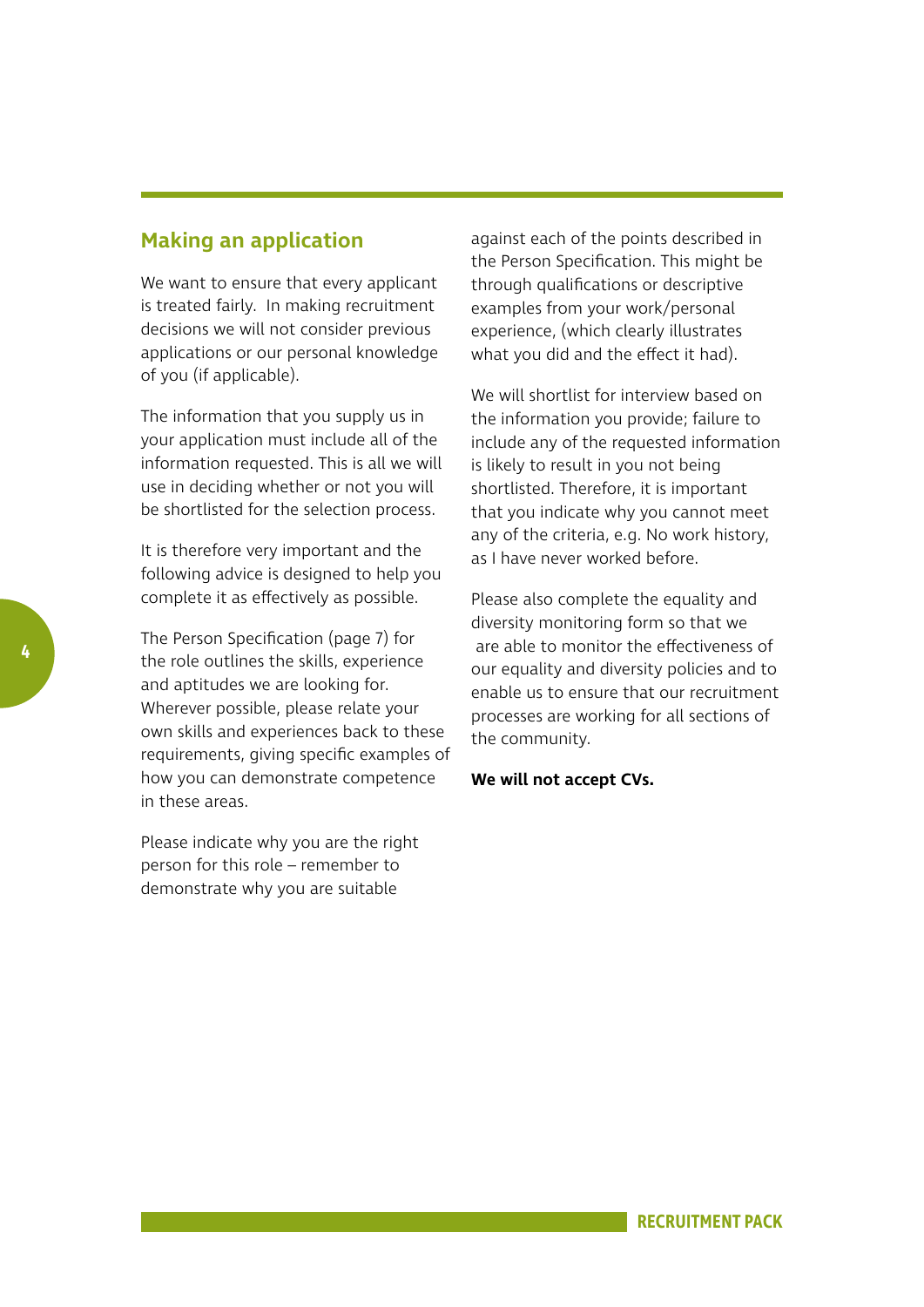# <span id="page-4-0"></span>**About our Council**

At Eastleigh we are very proud of what we have achieved in recent years. As a medium-sized district council with a £65m turnover, big ambitions and strong and stable political leadership, we have delivered a range of major projects and initiatives ensuring we continue to be progressive and innovative in our approach. We are responsible for delivering a large number of services for our customers including planning, waste and recycling collections, environmental health, housing, elections, council tax and benefits to name but a few.

#### **Our Political make-up**

Eastleigh Borough Council comprises 39 councillors representing 14 Wards, who are elected to determine the policies and priorities of a large and complex public body. The Borough also has 10 Parish Councils.

The breakdown of Councillors across political parties is currently as follows:

- Liberal Democrat Group 32
- Independent Group 5
- Conservative Group 2

Eastleigh Borough Council is controlled by the majority - the Liberal Democrat Group.

The Council has adopted what is called the Leader and Executive model. This means that the Leader of the Council is elected by Full Council for a 4-year term. The Leader has responsibility

to appoint an Executive or Cabinet and it is currently made up of seven Councillors. The Cabinet is responsible for implementing the budget and policy framework approved by the Council and must consider and make decisions on any matter of importance that affects more than one of the Cabinet portfolios.

Councillors undertake a wide range of roles and receive financial allowances in accordance with a Members' Allowances Scheme which sets out the payments to be made for each role.

All Members of the Council receive a basic allowance that is intended to recognise the time commitment of Members, including such inevitable calls on their time as meetings with officers and constituents. Some Members are also paid a special responsibility allowance (SRA) to recognise significant additional responsibilities. SRAs are paid, for example, to Members of the Cabinet and Chairs of Committees. Expenses are also paid to offset the cost of travelling to meetings.

#### **The role of the Independent Remuneration Panel**

In accordance with relevant legislative requirements, the Council has established a statutory Independent Remuneration Panel.

This Independent Remuneration Panel provides the Council with advice on its Members' Allowances Scheme and the nature and level of allowances to be paid. The Council must have regard to this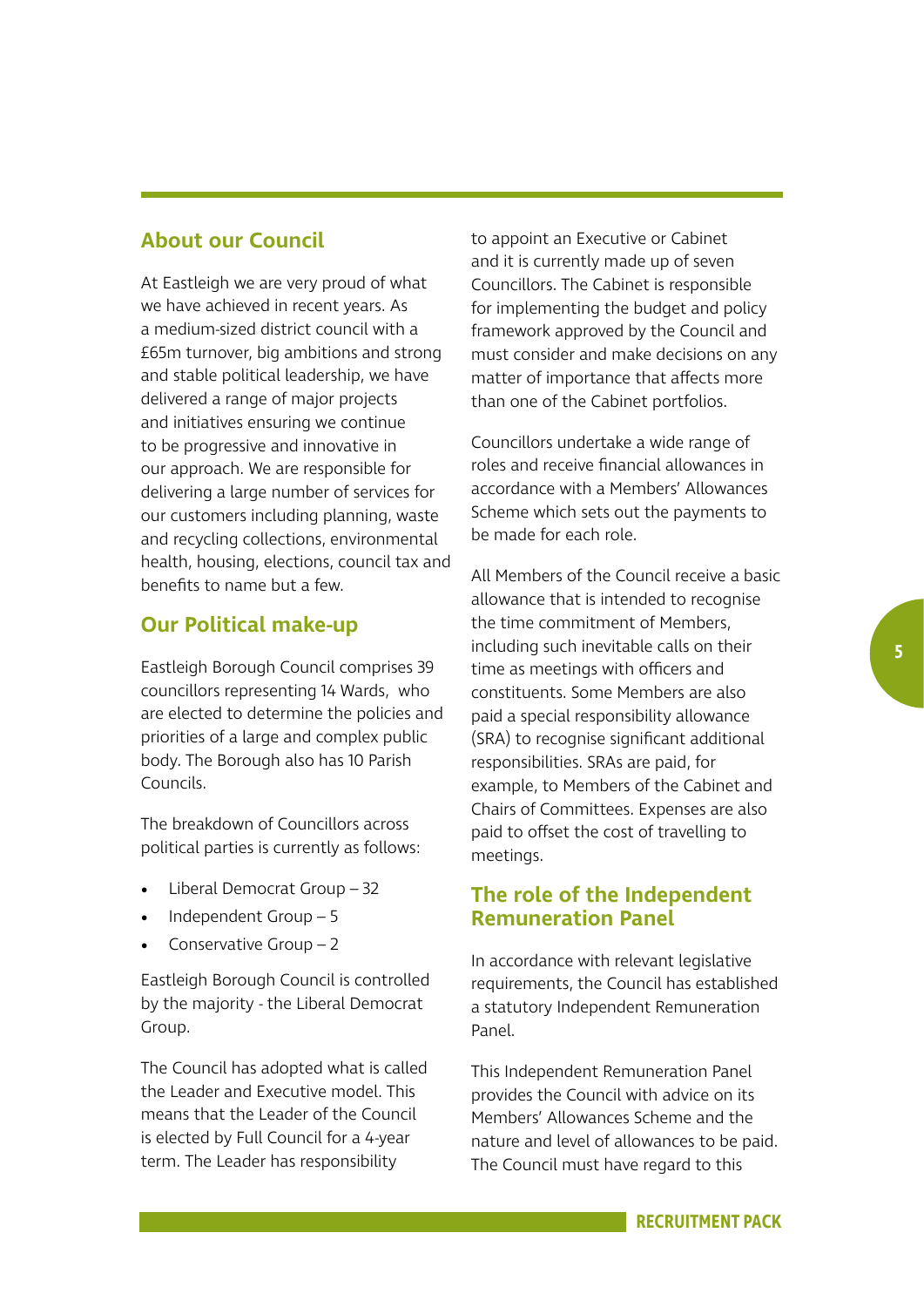<span id="page-5-0"></span>advice when reviewing or amending its scheme. No amendments can be made to a Council's allowances scheme without consideration by the Independent Remuneration Panel.

.The last review of the scheme took place in the Autumn of 2017. The outcome of that review was reported to the Council's Administration Committee on 25 June 2018. There is now an opportunity for new members to join the Panel.

The Panel will initially meet to undertake its four-yearly review on the 2 and 3 November via Microsoft Teams. The Panel is appointed for four years but should only be required to meet again should there be significant changes to the Council political management structure or if new councillor roles are created that have Special Responsibilities that may require an allowance.

A copy of the current Members' Allowances Scheme is available at www.Eastleigh.gov.uk

# **What exactly is the Panel's job?**

The statutory Independent Remuneration Panel's role is to make recommendations to the Council:

as to the amount of basic allowance that should be payable to its elected members;

- about the roles and responsibilities for which a special responsibility allowance should be payable and as to the amount of each such allowance;
- as to whether the Council's allowances scheme should include an allowance in respect of the expenses of arranging for the care of children and dependants and, if such a recommendation is made, the amount of this allowance and the means by which it is determined;
- on other allowances (i.e. travel and subsistence allowance and allowances for attendance at certain meetings and conferences).

#### **How many people will be appointed to the Panel?**

The Panel must have at least three members. All panel members should be truly independent, qualified to undertake the functions of the panel and representative of the diverse communities of Eastleigh.

The Council has decided to set up a panel of members to serve for a four-year period (unless extended). We are currently seeking to appoint members.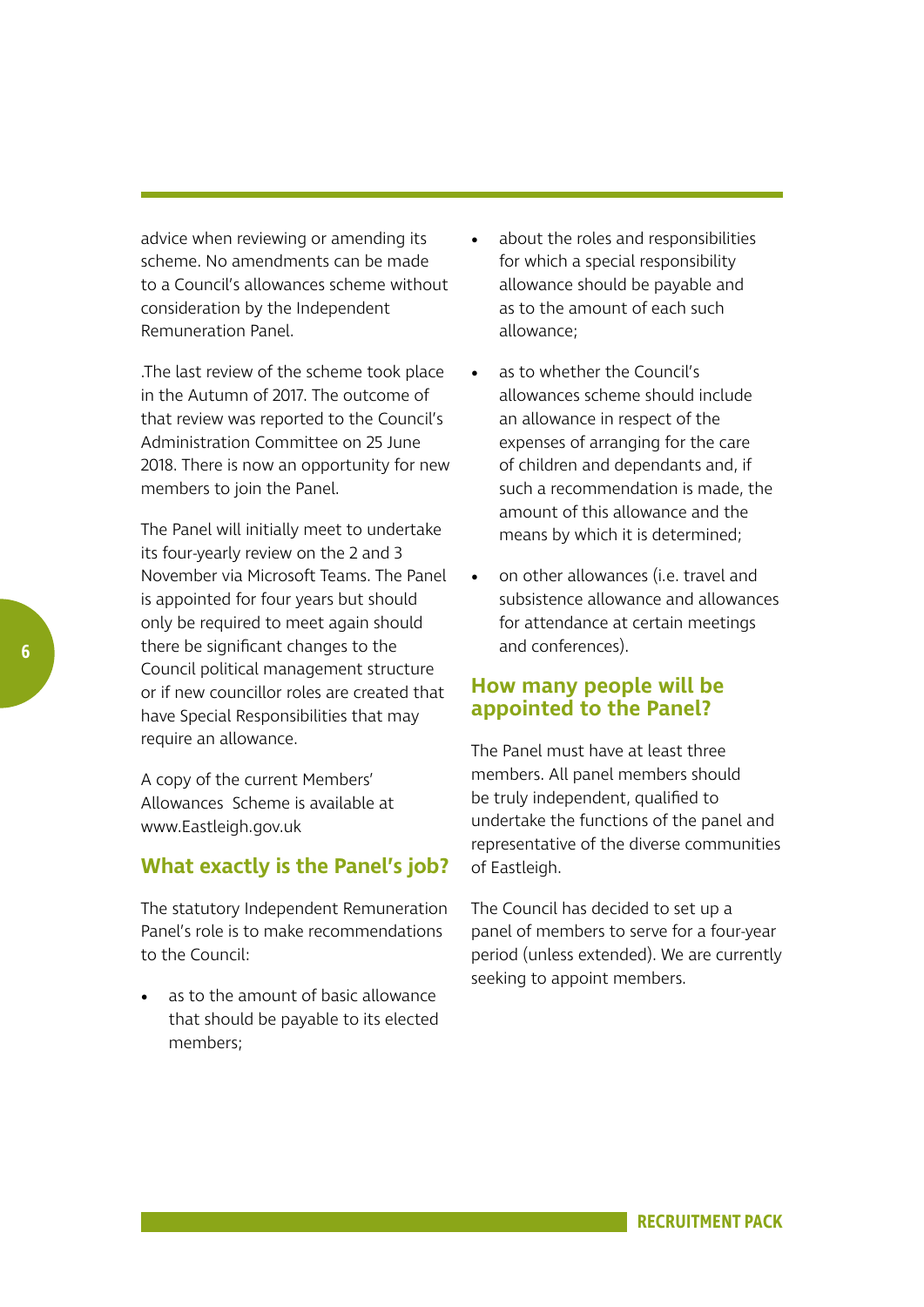#### <span id="page-6-0"></span>**What qualifications, skills and experience are required to be a member of the Panel?**

As well as being a resident of Eastleigh, or someone with very close links to the area, some of the key skills which are considered important to carry out the work of the Panel are set out below. This includes the ability to:

- read and assess information and identify key points/issues
- listen to and assess information and identify key points and issues
- ask questions in order to obtain information and open up discussion
- analyse information and use it to form opinions and conclusions
- work as part of a team
- communicate effectively with a wide range of people

It would be helpful (but not essential) if you have an understanding of

- local government
- the functions of/and how the Council works
- the roles of councillors
- the regulations and guidance which apply to members' allowances

The Council will provide some training in order to help you to develop the skills required and the Panel receives comprehensive support and advice from Council Officers. More important, Panel Members should be able to approach issues with an open mind and ask relevant questions.

A fuller list of the personal attributes required is set out in the Person Specification on the next page.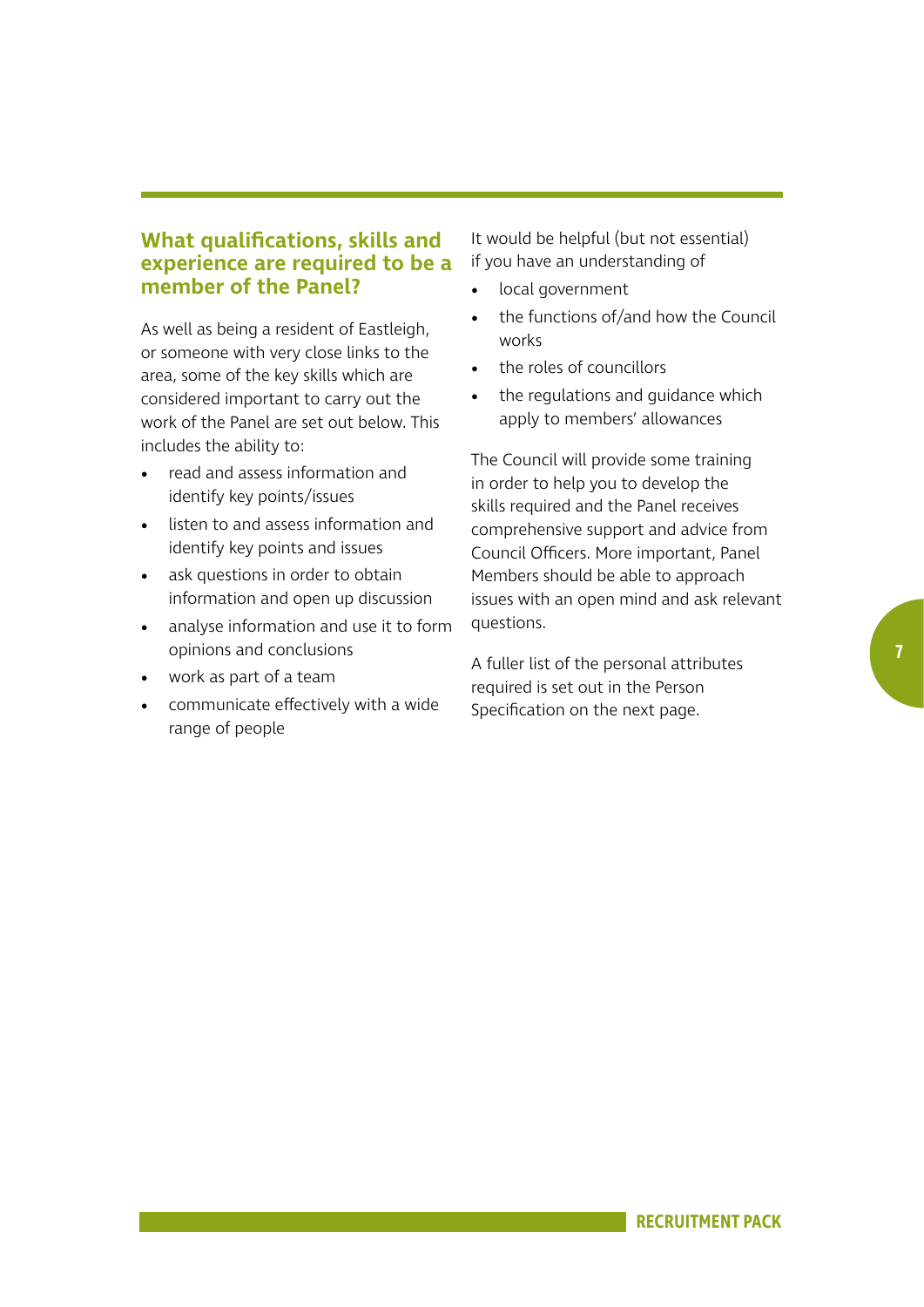| <b>FACTOR</b>  | <b>ESSENTIAL OR DESIRABLE</b>                                                                                                    | <b>MEANS OF</b><br><b>ASSESSMENT</b> | <b>Environment</b>           |
|----------------|----------------------------------------------------------------------------------------------------------------------------------|--------------------------------------|------------------------------|
|                | Knowledge and experience                                                                                                         |                                      |                              |
| $\mathbf{1}$   | Knowledge of local government procedures, policies and<br>practices                                                              | D                                    | Application<br>and interview |
| $\overline{2}$ | Some knowledge of Member activities & remuneration,<br>knowledge of personnel/staff matters                                      | D                                    | Application<br>and interview |
| 3              | Lives in Eastleigh or has strong links to the area                                                                               | $\mathsf E$                          | Application<br>and interview |
|                | <b>Qualifications</b>                                                                                                            |                                      |                              |
| $\overline{4}$ | A good standard of education, sufficient to understand reports<br>and numerical information that might be complex                | E                                    | Application<br>and interview |
|                | <b>Skills</b>                                                                                                                    |                                      |                              |
| 5              | Must be literate and numerate, sufficient to read reports and<br>understand numerical information that might be complex          | E                                    | Application<br>and interview |
| 6              | Effective and confident written and verbal communication skills                                                                  | E                                    | Application<br>and interview |
| $\overline{7}$ | Ability to contribute to, and work effectively with, other members<br>of the Panel                                               | E                                    | Application<br>and interview |
| 8              | Capability of analysing moderately complex information, identify<br>key issues, weigh up evidence and reach informed conclusions | E                                    | Application<br>and interview |
| 9              | Effective listening and questioning skills to identify key points and<br>open up discussion                                      | E                                    | Application<br>and interview |
|                | <b>Personal attributes</b>                                                                                                       |                                      |                              |
| 10             | Understanding of the importance of being seen to be working<br>independently of the Council                                      | $\mathsf E$                          | Application<br>and interview |
| 11             | Ability to deal tactfully and sensitively with a variety of people                                                               | E                                    | Interview                    |
| 12             | Maintains high ethical standards, acts with integrity, respects<br>confidentiality, takes responsibility for own actions         | E                                    | Application<br>and interview |
| 13             | Impartial and non-political in approach                                                                                          | E                                    | Application<br>and interview |
| 14             | Commitment to the needs of the local community                                                                                   | E                                    | Application<br>and interview |
| 15             | Committed to undertaking background work in preparation<br>for meetings                                                          | E                                    | Interview                    |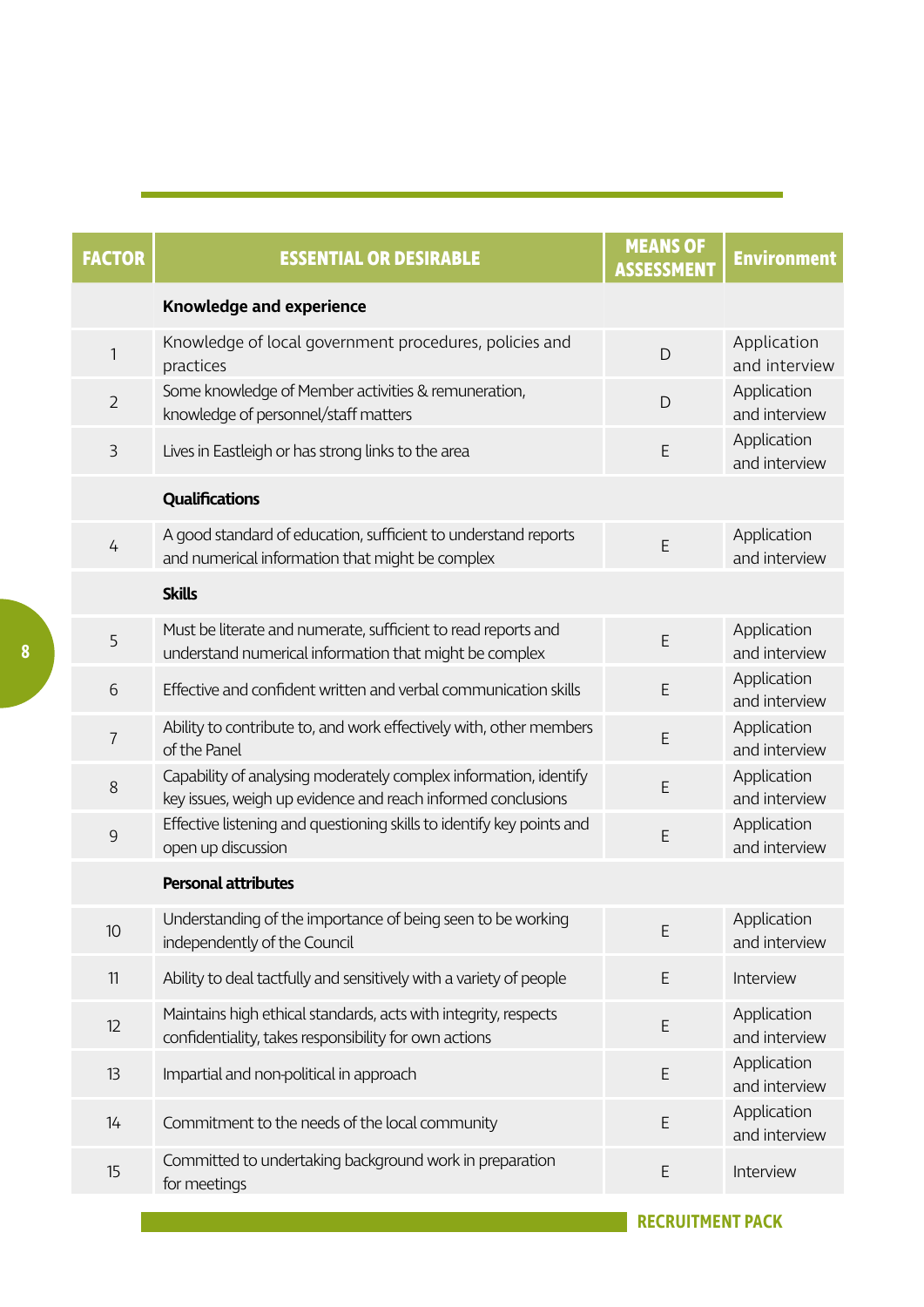#### <span id="page-8-0"></span>**What might disqualify me from being a Panel member?**

The list of disqualifications is quite long and is attached to this document. You should read all of it before you submit your application. However, in summary there are some things that would disqualify you from becoming a Panel member: If you…

- are an elected member of Eastleigh Borough Council or any of its Parish Councils
- are an employee of Eastleigh Borough Council
- are an adjudged bankrupt
- have been convicted in the last 5 years for an offence with a sentence of imprisonment (whether suspended or not) for a period of not less than 3 months without the option of a fine

You will be required to declare that you are not associated with any political party or related to or a personal friend of any elected member of Eastleigh Borough Council. Any member of the Panel found guilty of a criminal offence would be removed from their role.

#### **What support would be provided to members of the Panel?**

The Council will provide administrative support and technical advice to the Panel. You will be briefed on the current members' allowances scheme and be able to ask for information and research to be provided to assist you in reaching conclusions and making

recommendations on the type and level of allowances payable to councillors in the future. You will also be encouraged to invite evidence from serving councillors.

### **How often will the Panel have to meet and when and where will meetings be held?**

It is expected that the Panel will be required to meet for an initial two days on 2 and 3 November 2021 via Microsoft Teams and then if/when required. Sufficient notification will be given of any Panel meetings required.

#### **Will I be able to claim expenses?**

The council has agreed that Panel members should be entitled to an allowance of **£200** for a Panel review. You would also be able to claim reasonable travel and subsistence costs in line with the rates payable to staff.

# **How to find out more**

If you would like more information or an informal discussion about the Independent Remuneration Panel please contact Joanne Cassar, on 02380 688015 (or email joanne.cassar@eastleigh.gov. uk) or Laura Johnston (laura.johnston@ eastleigh.gov.uk) 023 8068 8041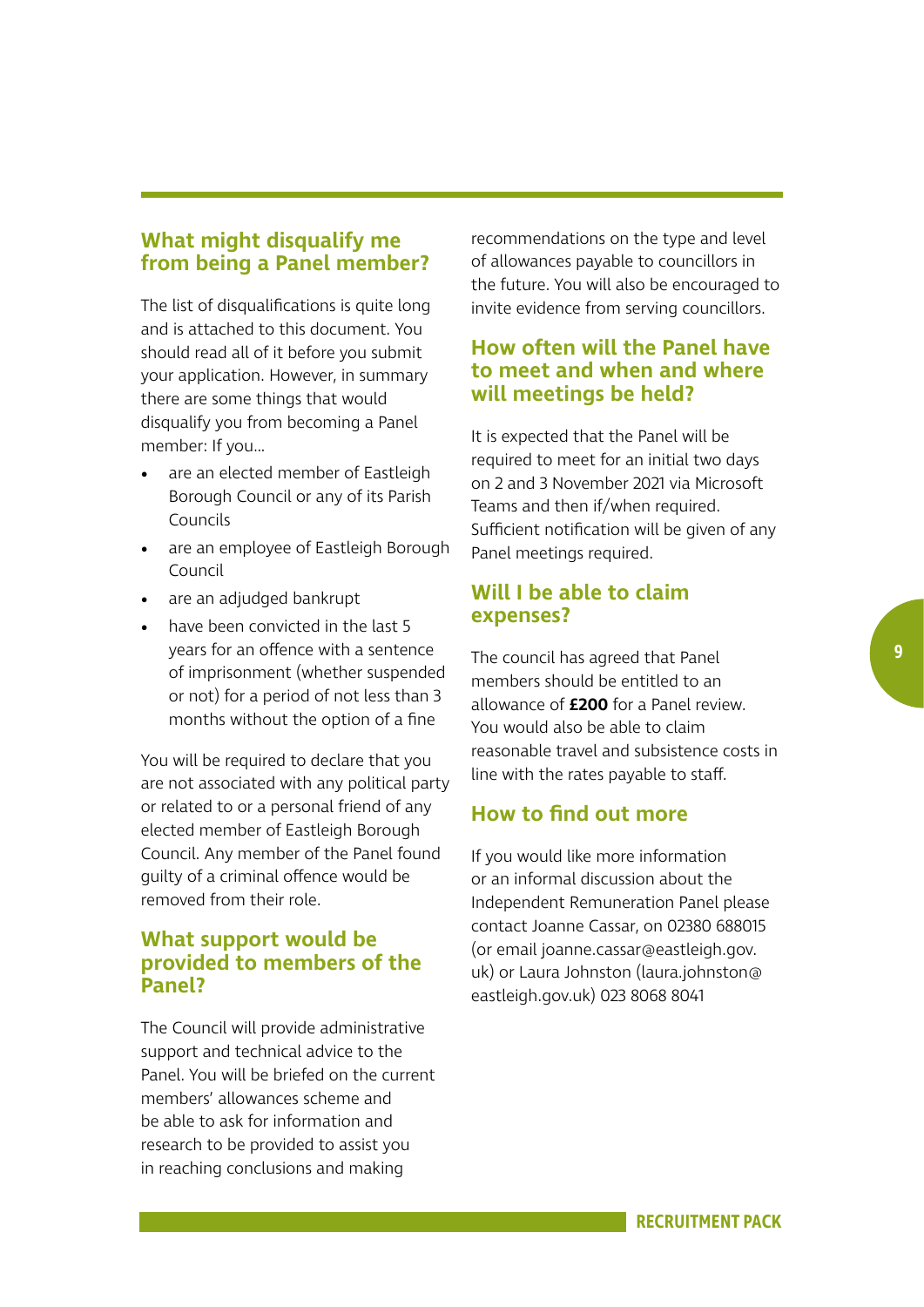#### <span id="page-9-0"></span>**Disqualification for being a member of the statutory Independent Remuneration Panel**

The definition of "local authority" includes parish councils.

#### **Local Government Act 1972**

**80.** Disqualifications for election and holding office as member of a local authority.

- **(1)** Subject to the provisions of section 81 below, a person shall be disqualified for being elected or being a member of a local authority if he –
	- **(a)** holds any paid office or employment (other than the office of chairman, vicechairman or deputy chairman or, in the case of a local authority which are operating executive arrangements which involve a leader and cabinet executive, the office of executive leader or member of the executive) appointments or elections to which are or may be made or confirmed by the local authority or any committee or sub-committee of the authority or by a joint committee or National Park authority on which the authority are represented or by any person holding any such office or employment; or
	- **(b)** is the subject of a bankruptcy restrictions order or interim order; or
	- **(c)** [This has been removed and no longer applies]
	- **(d)** has within five years before the day of election or since his election been convicted in the United Kingdom, the Channel Islands or the Isle of Man of any offence and has had passed on him a sentence of imprisonment (whether suspended or not) for a period of not less than three months without the option of a fine; or
	- **(e)** is disqualified for being elected or for being a member of that authority under Part III of the Representation of the People Act 1983 or under the Audit Commission Act 1998.
- **(2)** Subject to the provisions of section 81 below, a paid officer of a local authority who is employed under the direction of –
	- **(a)** a committee or sub-committee of the authority any member of which is appointed on the nomination of some other local authority; or
	- **(b)** a joint board, joint authority, economic prosperity board, combined authority, joint waste authority or joint committee on which the authority are represented and any member of which is so appointed; shall be disqualified for being elected or being a member of that other local authority.
- **(2AA)** A paid member of staff of the Greater London Authority who is employed under the direction of a joint committee the membership of which includes –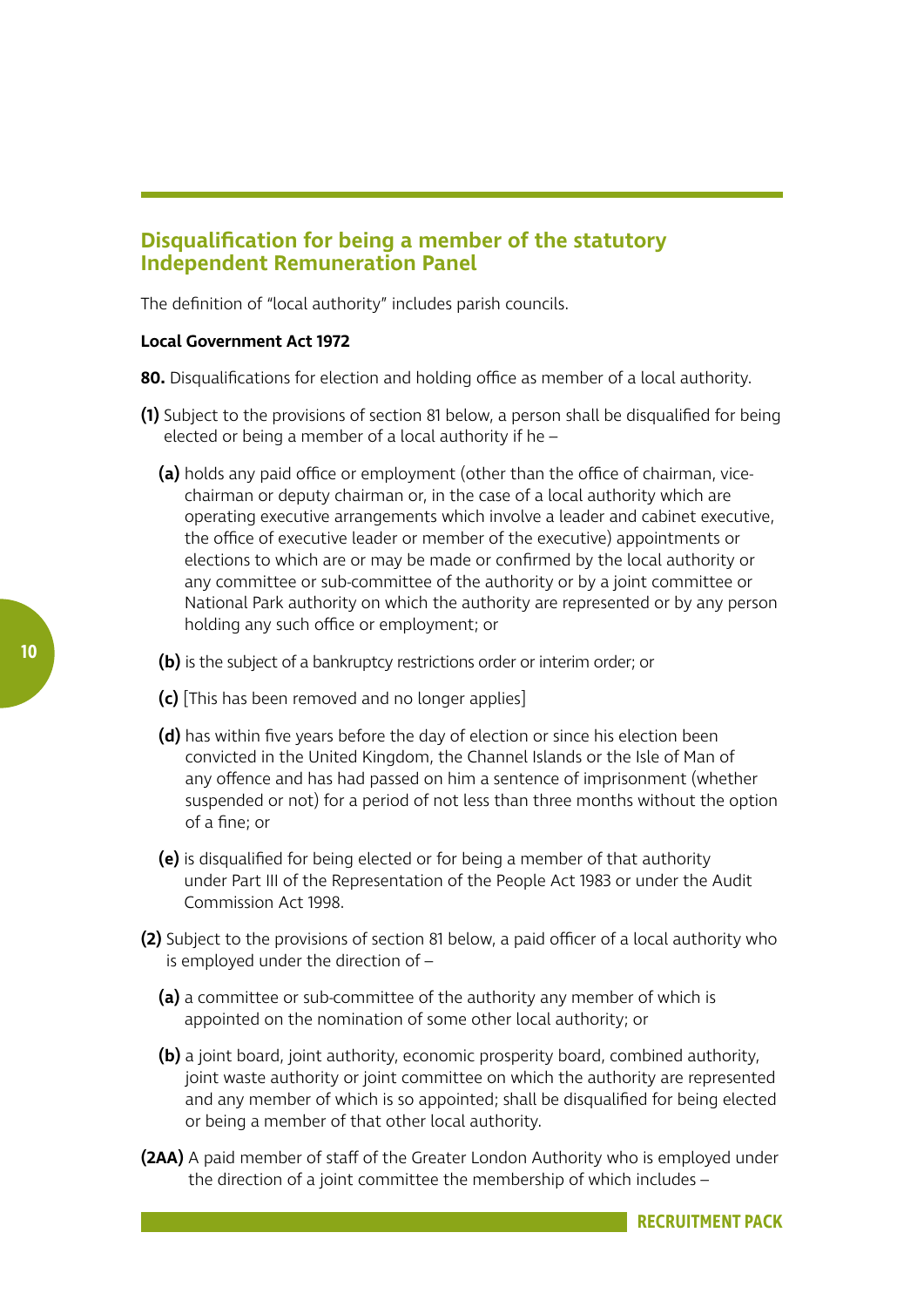- **(a)** one or more persons appointed on the nomination of the Authority acting by the Mayor, and
- **(b)** one or more members of one or more London borough councils appointed to the committee on the nomination of those councils, shall be disqualified for being elected or being a member of any of those London borough councils.
- **(2A)** Subsection (2) above shall have effect as if the reference to a joint board included a reference to a National Park authority.
- **(2B)** For the purposes of this section a local authority shall be treated as represented on a National Park authority if it is entitled to make any appointment of a local authority member of the National Park authority.
- **(3)** Subsection (1)(a) shall have effect in relation to a teacher in a school maintained by the local authority who does not hold an employment falling within that provision as it has effect in relation to a teacher in such a school who holds such an employment.
- **(5)** For the purposes of subsection (1)(d) above, the ordinary date on which the period allowed for making an appeal or application with respect to the conviction expires or, if such an appeal or application is made, the date on which the appeal or application is finally disposed of or abandoned or fails by reason of the non-prosecution thereof shall be deemed to be the date of the conviction.
- **81.** Exception to provisions of section 80
- **(4)** Section 80(2) and (3) above shall not operate so to disqualify
	- **(a)** any person by reason of his being a teacher, or otherwise employed, in a school or other educational institution maintained or assisted by a county council for being a member of a district council by reason that the district council nominates members of the education committee of the county council

#### **Local Government Act 2000**

Persons disqualified by eligible tribunals. The following is the legislation that describes how persons disqualified by certain tribunals are disqualified from standing in local government elections.

- **78.** Decisions of the First-tier Tribunal or interim case tribunals
- **(1)** In adjudicating on any of the matters which are the subject of an interim report, the First-tier Tribunal or an interim case tribunal must reach one of the following decisions—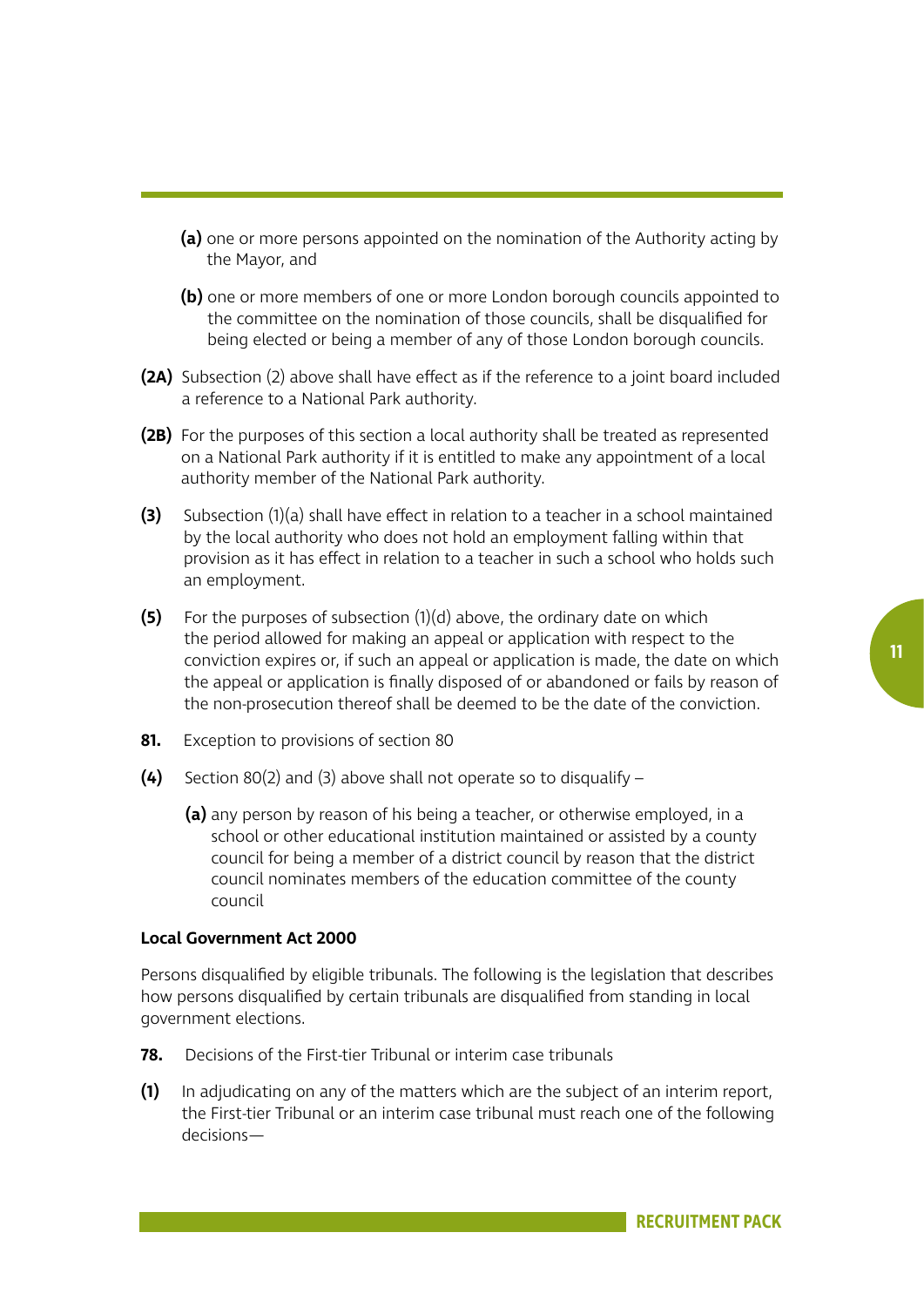- **(a)** that the person to whom the recommendation mentioned in section 65(3) or 72(3) relates should not be suspended or partially suspended from being a member or co-opted member of the relevant authority concerned,
- **(b)** that person should be suspended or partially suspended from being a member or co-opted member of the relevant authority concerned for a period which does not exceed six months or (if shorter) the remainder of the person's term of office.
- **(2)** If the decision of the tribunal concerned is as mentioned in subsection (1)(a), the tribunal must give notice of its decision to the standards committee of the relevant authority concerned.
- **(3)** If the decision of the tribunal concerned is as mentioned in subsection (1)(b), the tribunal must give notice to the standards committee of the relevant authority concerned stating that the person concerned is suspended or partially suspended for the period, and in the way, that the tribunal has decided.
- **(3A)** The effect of a notice given under subsection (3) is to suspend or partially suspend the person concerned as mentioned in subsection (3).
- **(4)** A decision of the First-tier Tribunal under this section shall not prevent an ethical 11 standards officer from continuing with the investigation under section 59 which gave rise to the interim report concerned and producing a report under section 64, or a further interim report under section 65, in respect of any matters which are the subject of the investigation.
- **(5)** A decision of an interim case tribunal under this section shall not prevent the Public Services Ombudsman for Wales from continuing with the investigation under section 69 which gave rise to the interim report concerned and producing a report under section 71, or a further interim report under section 72, in respect of any matters which are the subject of the investigation.
- **(6)** The suspension or partial suspension of any person under this section shall not extend beyond the day on which a notice is given by virtue of section 78A or 79 to the standards committee of the relevant authority concerned with respect to that person.
- **(7)** A copy of any notice under this section must be given—
	- **(a)** to any person who is the subject of the notice, and
	- **(b)** to the monitoring officer of the relevant authority concerned.
- **(8)** Where the person concerned is no longer a member or co-opted member of the relevant authority concerned, but is a member or co-opted member of another relevant authority—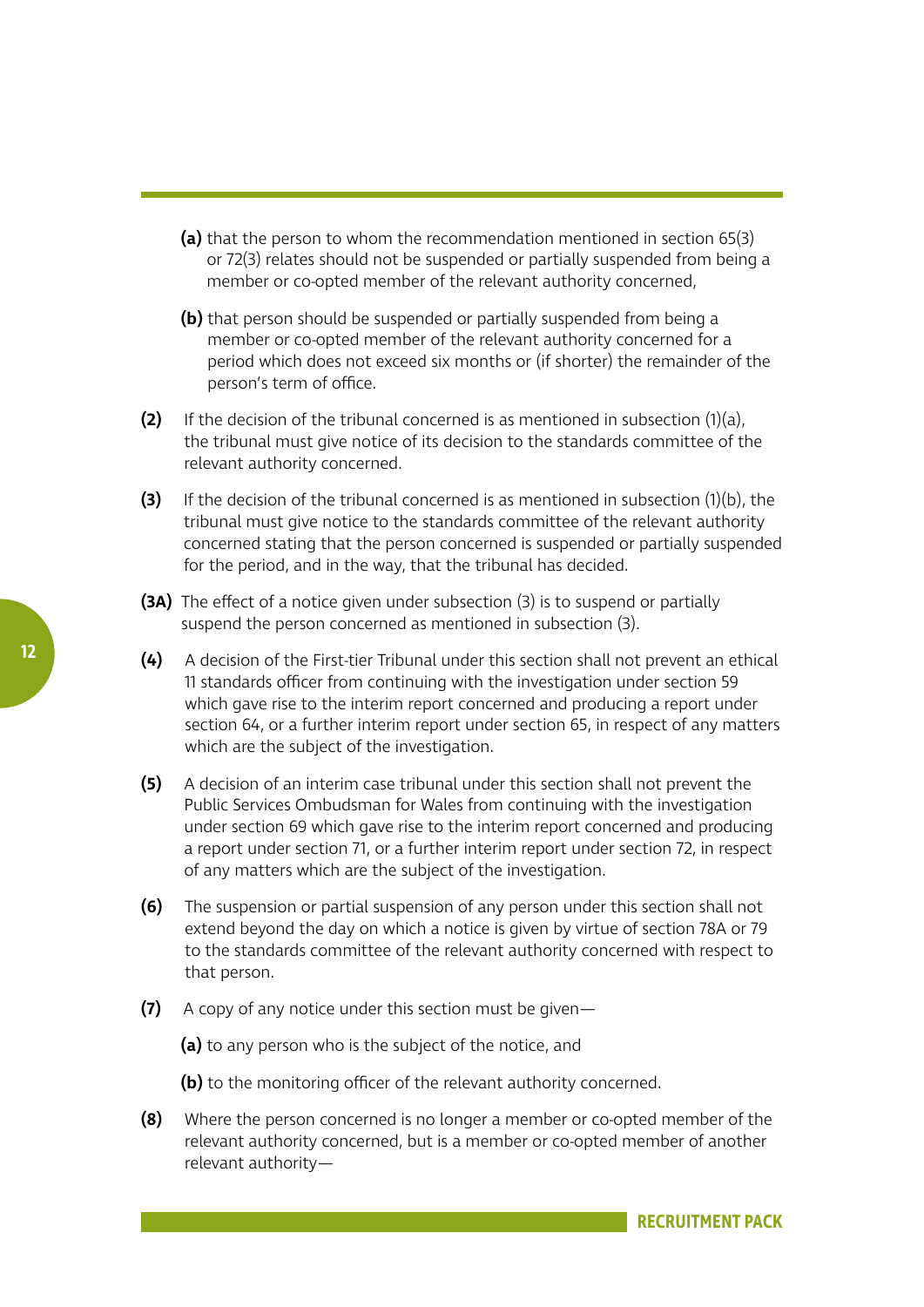- **(a)** the references in subsection (1) to the relevant authority concerned are to be treated as references to that other authority,
- **(b)** the references in subsections (2) and (7)(b) to the relevant authority concerned are to be treated as including a reference to that other relevant authority,
- **(c)** the duty under subsection (3) to give notice to the standards committee of the relevant authority concerned is to be treated as a duty—
	- **(i)** to give that notice to the standards committee of that other relevant authority, and
	- **(ii)** to give a copy of that notice to the standards committee of the relevant authority concerned.
- **(8A)** Subsection (8) does not apply unless—
	- **(a)** where the relevant authority concerned is in England, the other relevant authority is also in England,
	- **(b)** where the relevant authority concerned is in Wales, the other relevant authority is also in Wales.
- **(9)** The First-tier Tribunal or (as the case may be) an interim case tribunal must take reasonable steps to inform any person who made any allegation which gave rise to the investigation under section 59 or 69 of its decision under this section.
- **(9A)** Where a person is suspended or partially suspended under this section by a decision of the First-tier Tribunal, the person may appeal to the Upper Tribunal—
	- **(a)** against the suspension or partial suspension; or
	- **(b)** against the length of the suspension or partial suspension, (unless the decision is set aside under section 9 of the Tribunals, Courts and Enforcement Act 2007).
- **(9B)** An appeal may not be brought under subsection (9A) on a point of law (as to which see instead section 11 of the Tribunals, Courts and Enforcement Act 2007).
- **(9C)** An appeal may be brought under subsection (9A) only if, on an application made by the person concerned, the First-tier Tribunal or Upper Tribunal has given its permission for the appeal to be brought.
- **(9D)** In any case where the Upper Tribunal is determining an appeal under subsection (9A), section 12(2) to (4) of the Tribunals, Courts and Enforcement Act 2007 (proceedings on appeal to the Upper Tribunal) apply.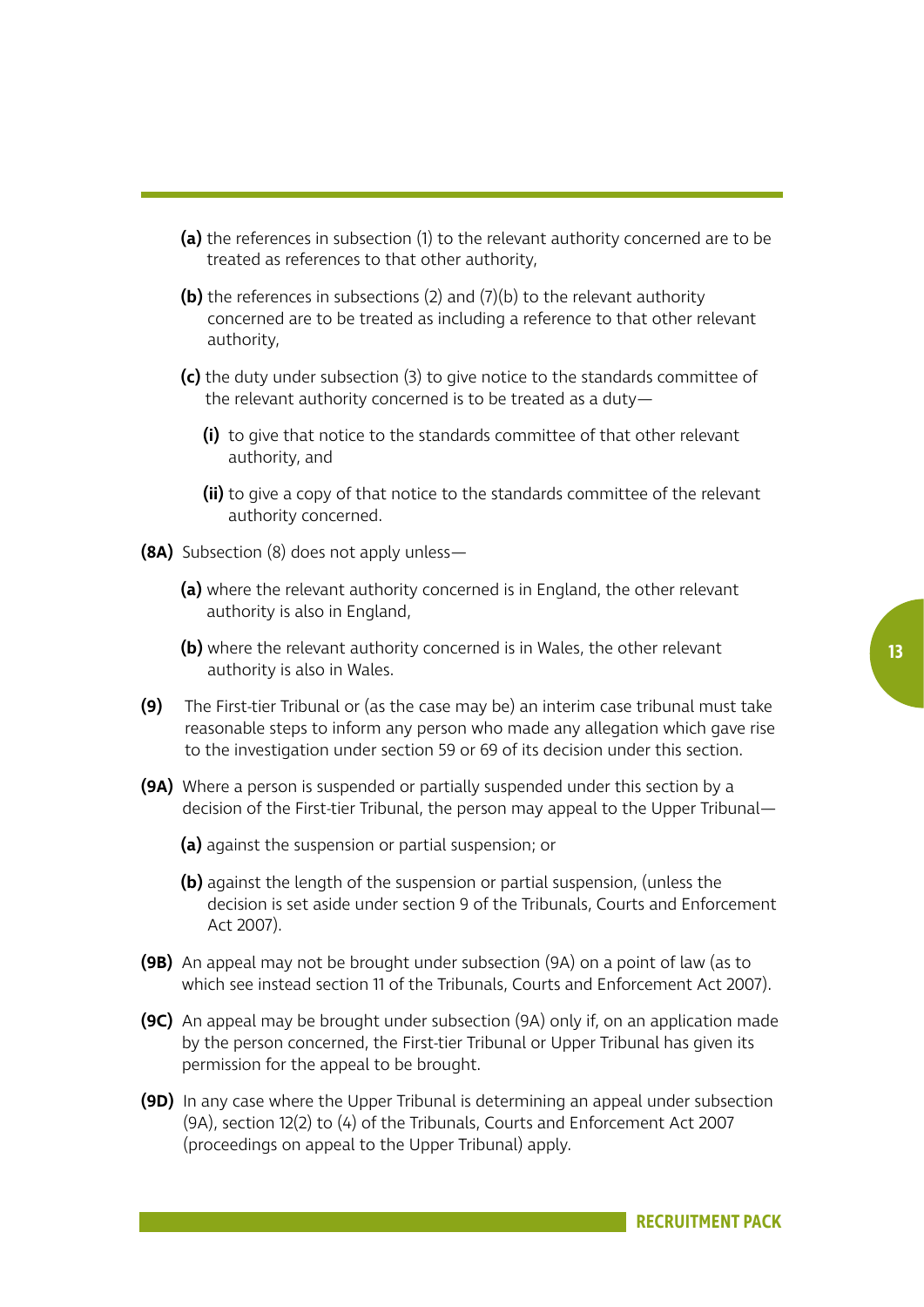- **(10)** Where a person is suspended or partially suspended under this section by a decision of an interim case tribunal, the person may appeal to the High Court—
	- **(a)** against the suspension or partial suspension, or
	- **(b)** against the length of the suspension or partial suspension.
- **(11)** An appeal may not be brought under subsection (10) except with the leave of the High Court.
- **78A.** Decisions of First-tier Tribunal
- [**(1)** Deleted.]
- **(2)** Where the First-tier Tribunal adjudicates on any matter under this Act, it must decide whether or not any person to which that matter relates has failed to comply with the code of conduct of the relevant authority concerned.
- **(3)** Where the tribunal decides that a person has not failed to comply with the code of conduct of the relevant authority concerned, it must give notice to that effect to the standards committee of the relevant authority concerned.
- **(4)** Where the tribunal decides that a person has failed to comply with the code of conduct of the relevant authority concerned, it may—
	- **(a)** Take in respect of him any action authorised by regulations made by the Secretary of State for the purposes of this subsection, or
	- **(b)** decide to take no action against him.
- **(5)** Regulations made under subsection (4) may in particular—
	- **(a)** enable the tribunal to censure the person,
	- **(b)** enable it to suspend, or partially suspend, the person from being a member or co-opted member of the relevant authority concerned for a limited period,
	- **(c)** enable it to disqualify the person, for a period not exceeding five years, for being or becoming (whether by election or otherwise) a member of that or any other relevant authority.
- **(6)** The reference in subsection (5)(b) to the relevant authority concerned is to be read, in relation to a person who is no longer a member or co-opted member of the relevant authority concerned but is a member or co-opted member of another relevant authority in England, as a reference to that other relevant authority.
- **(7)** Regulations made by the Secretary of State may require the First-tier Tribunal to give a notice to the standards committee of the relevant authority concerned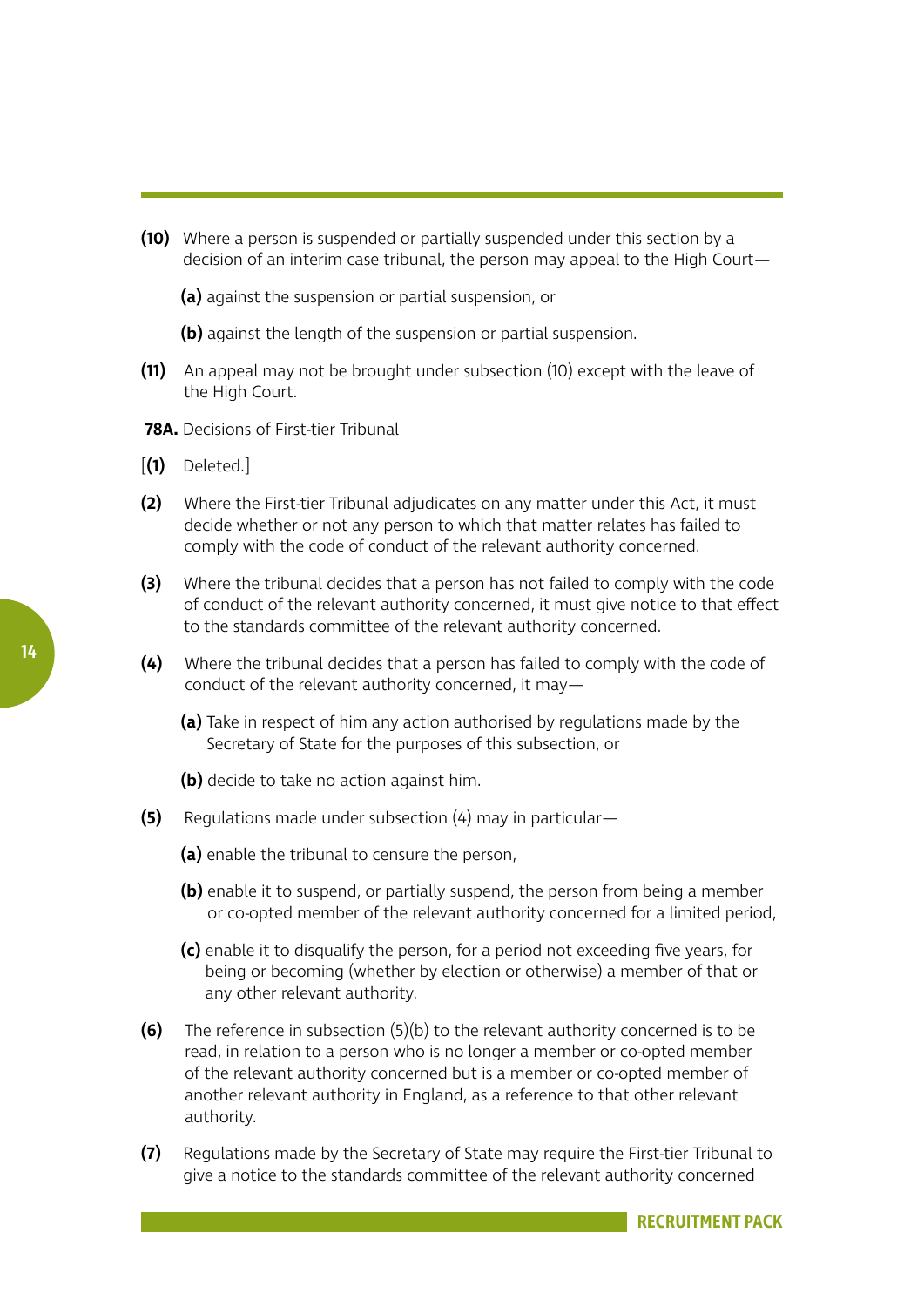where it decides that a person has failed to comply with the code of conduct of that authority and—

- **(a)** decides to suspend or partially suspend the person,
- **(b)** decides to disqualify the person,
- **(c)** decides to take action against the person other than suspension, partial suspension or disqualification, or
- **(d)** decides to take no action against him.
- **(8)** Regulations under subsection (7) may—
	- **(a)** prescribe the content of any notice,
	- **(b)** provide for the effect that any notice is to have,
	- **(c)** provide for provisions of the regulations to have effect with prescribed modifications where the person concerned is no longer a member or co-opted member of the relevant authority concerned, but is a member or co-opted member of another relevant authority in England
- **78B.** Section 78A: supplementary
- **(1)** A copy of any notice given under section 78A(3) or under regulations made under section 78A(7)—
	- **(a)** must be given to the Standards Board for England,
	- **(b)** must be given to any person who is the subject of the decision to which the notice relates, and
	- **(c)** must be published in one or more newspapers circulating in the area of the relevant authority concerned.
- **(2)** Where the person concerned is no longer a member or co-opted member of the relevant authority concerned but is a member or co-opted member of another relevant authority in England, the following references to the relevant authority concerned are to be treated as including references to that other relevant authority—
	- **(a)** the second reference in section 78A(3);
	- **(b)** the reference in subsection (1)(c) above.
- **(3)** Where the First-tier Tribunal adjudicates on any matter under this Act, it must take reasonable steps to give notice of its decision to any person who made any allegation which gave rise to the adjudication.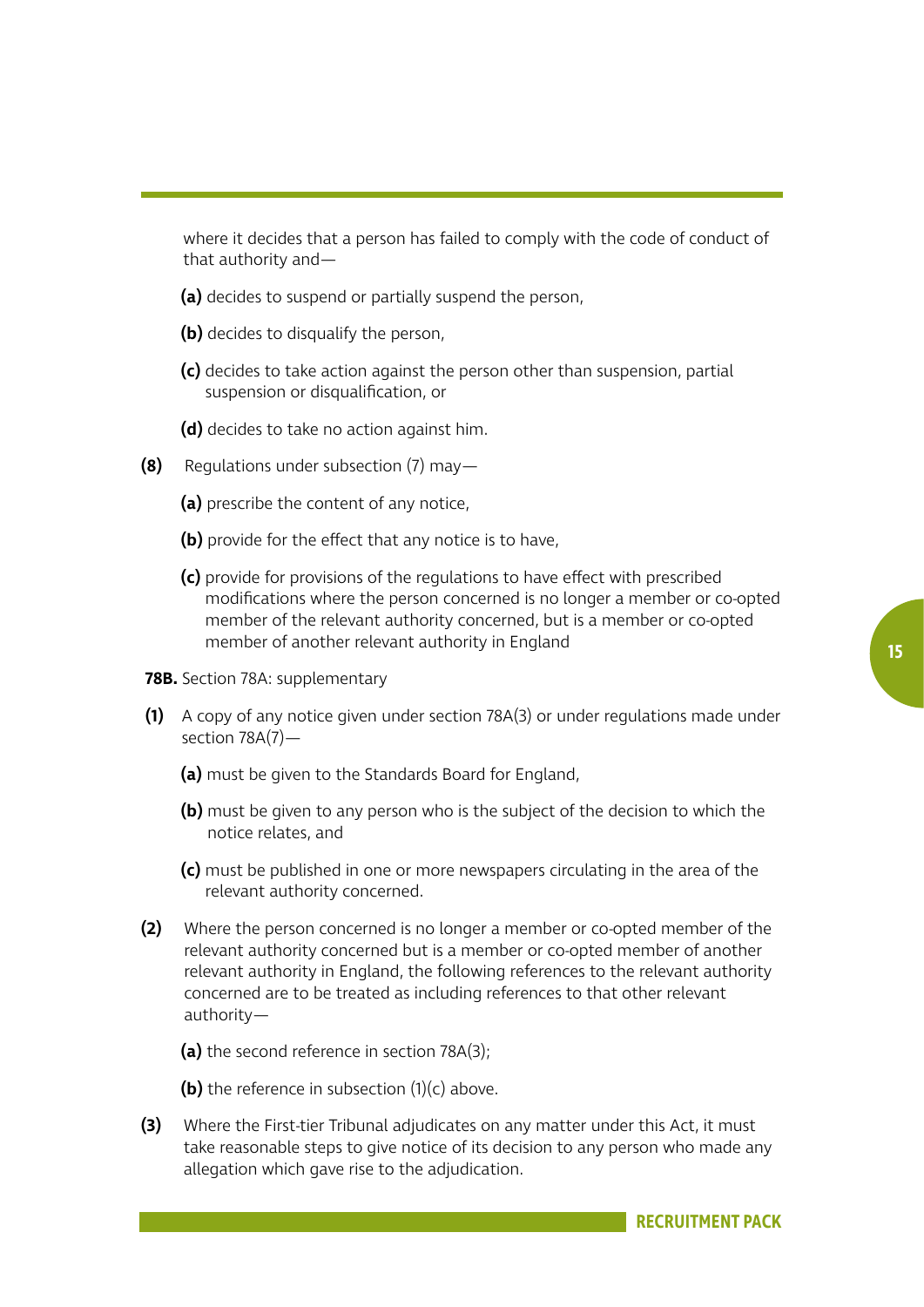- **(4)** Where the First-tier Tribunal decides under section 78A that a person has failed to comply with the code of conduct of the relevant authority concerned, that person may appeal to the Upper Tribunal against that decision, or any other decision made by the tribunal by virtue of section 78A which relates to him (unless the decision is set aside under section 9 of the Tribunals, Courts and Enforcement Act 2007).
- **(5)** An appeal may not be brought under subsection (4) on a point of law (as to which see instead section 11 of the Tribunals, Courts and Enforcement Act 2007).
- **(6)** An appeal may be brought under subsection (4) only if, on an application made by the person concerned, the First-tier Tribunal or Upper Tribunal has given its permission for the appeal to be brought.
- **(7)** In any case where the Upper Tribunal is determining an appeal under subsection (4), section 12(2) to (4) of the Tribunals, Courts and Enforcement Act 2007 (proceedings on appeal to the Upper Tribunal) apply.
- **79.** Decisions of case tribunals: Wales
- **(A1)** In this section "Welsh case tribunal" means a case tribunal drawn from the Adjudication Panel for Wales.
- **(1)** A Welsh case tribunal which adjudicates on any matter must decide whether or not any person to which that matter relates has failed to comply with the code of conduct of the relevant authority concerned.
- **(2)** Where a Welsh case tribunal decides that a person has not failed to comply with the code of conduct of the relevant authority concerned, it must give notice to that effect to the standards committee of the relevant authority concerned.
- **(3)** Where a Welsh case tribunal decides that a person has failed to comply with the code of conduct of the relevant authority concerned, it must decide whether the nature of the failure is such that the person should be suspended or disqualified in accordance with subsection (4).
- **(4)** A person may be—
	- **(a)** suspended or partially suspended from being a member or co-opted member of the relevant authority concerned, or
	- **(b)** disqualified for being, or becoming (whether by election or otherwise), a member of that or any other relevant authority.
- **(5)** Where a Welsh case tribunal makes such a decision as is mentioned in subsection (4)(a), it must decide the period for which the person should be suspended or partially suspended (which must not exceed one year or, if shorter, the remainder of the person's term of office).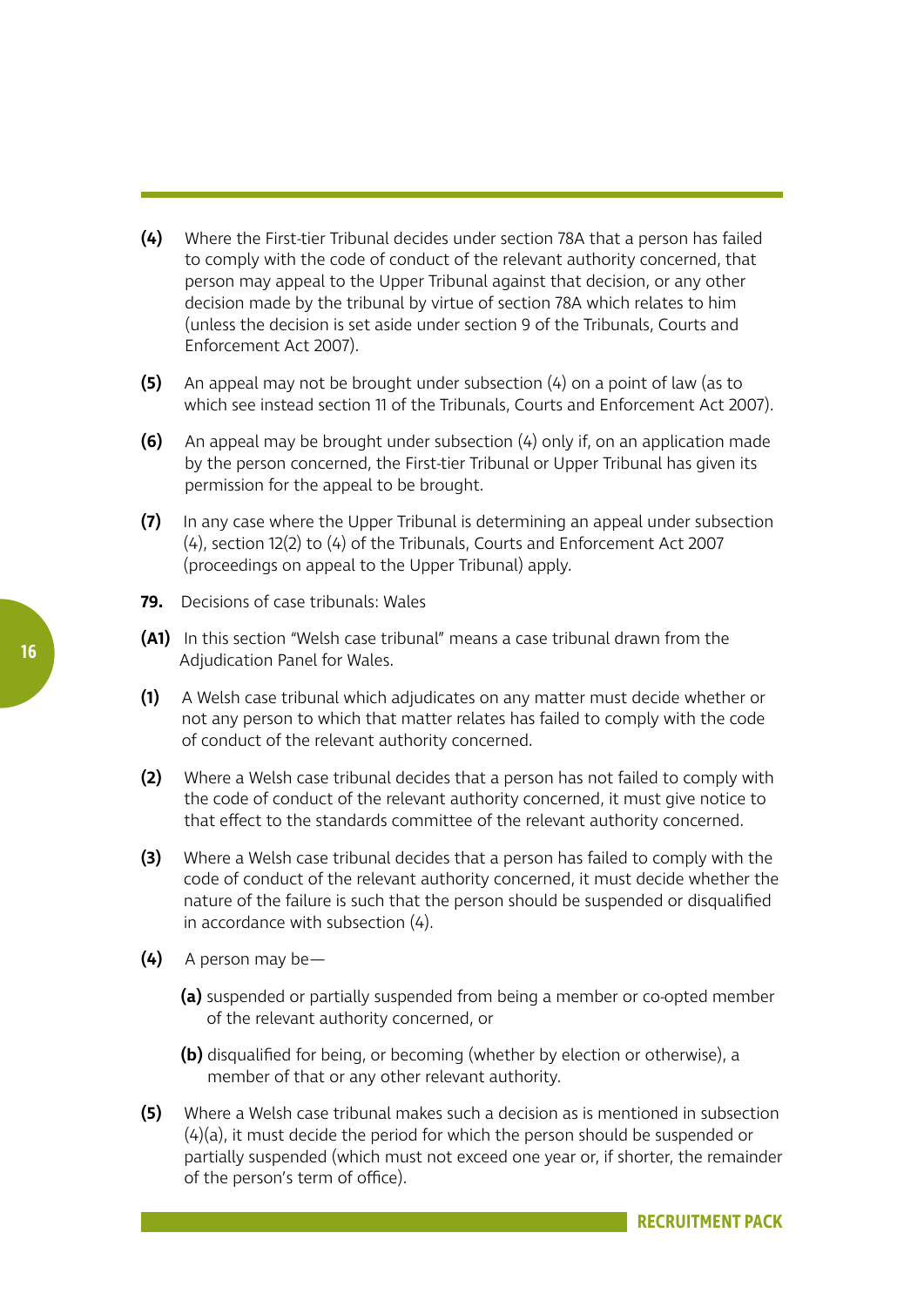- **(6)** Where a Welsh case tribunal makes such a decision as is mentioned in subsection (4)(b), it must decide the period for which the person should be disqualified (which must not exceed five years).
- **(7)** Where a Welsh case tribunal decides that a person has failed to comply with the code of conduct of the relevant authority concerned but should not be suspended or disqualified as mentioned in subsection (4), it must give notice to the standards committee of the relevant authority concerned—
	- **(a)** stating that the person has failed to comply with that code of conduct, and
	- **(b)** specifying the details of that failure.
- **(8)** Where a Welsh case tribunal decides that a person has failed to comply with the code of conduct of the relevant authority concerned and should be suspended or partially suspended as mentioned in subsection (4)(a), it must give notice to the standards committee of the relevant authority concerned—
	- **(a)** stating that the person has failed to comply with that code of conduct,
	- **(b)** specifying the details of that failure, and
	- **(c)** stating that the person is suspended or partially suspended for the period, and in the way, which the tribunal has decided.
- **(9)** The effect of a notice given to the standards committee of a relevant authority under subsection (8) is to suspend or partially suspend the person concerned as mentioned in subsection (8)(c).
- **(10)** Where a Welsh case tribunal decides that a person has failed to comply with the code of conduct of the relevant authority concerned and should be disqualified as mentioned in subsection  $(4)(b)$ , it must give notice to the standards committee of the relevant authority concerned—
	- **(a)** stating that the person has failed to comply with that code of conduct,
	- **(b)** specifying the details of that failure, and
	- **(c)** stating that the person is disqualified for being, or becoming (whether by election or otherwise), a member of that or any other relevant authority for the period which the tribunal has decided.
- **(11)** The effect of a notice given to the standards committee of a relevant authority under subsection (10) is to disqualify the person concerned as mentioned in subsection (10)(c)